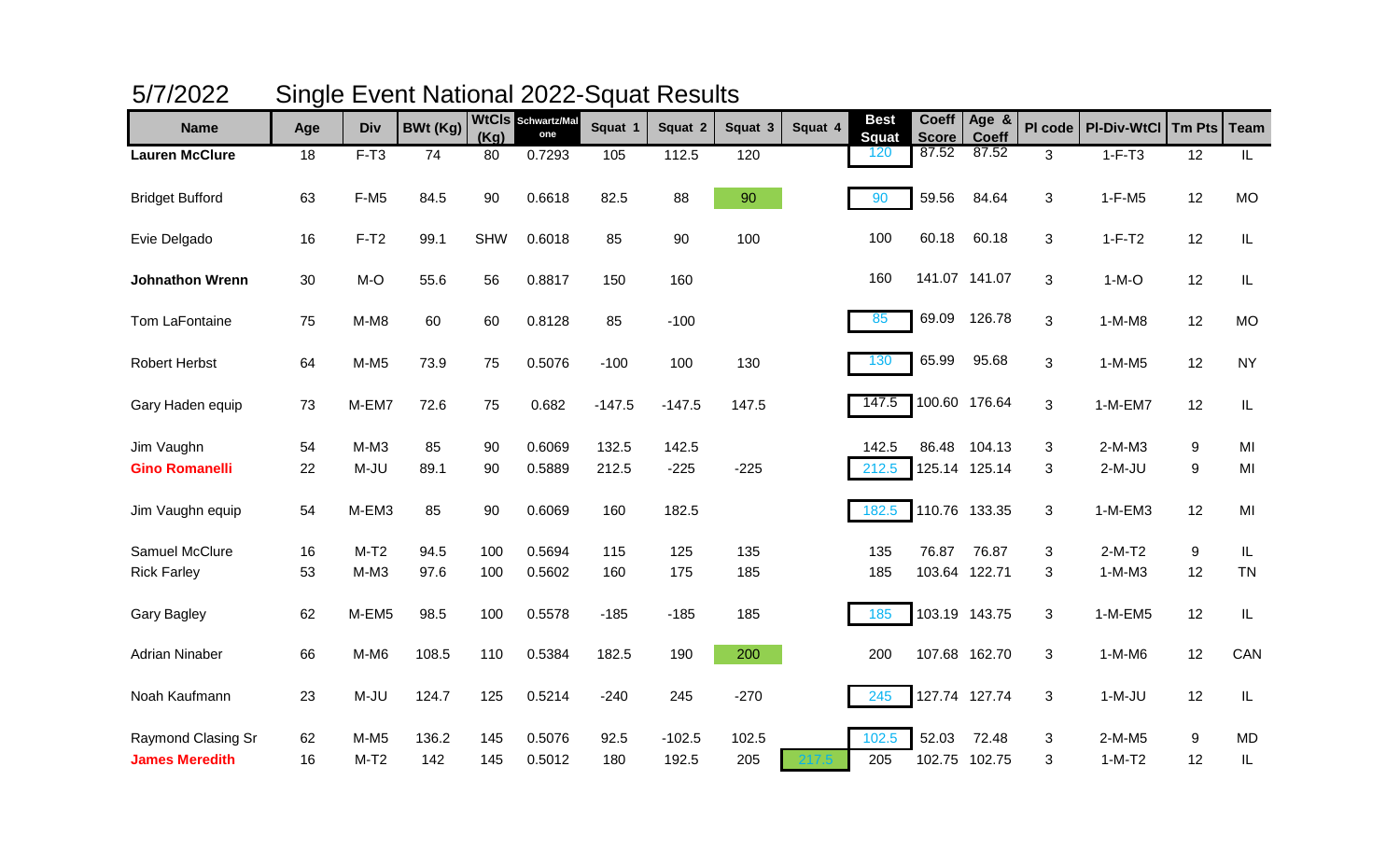|                        | : ອ |            |                 |      |                                  |         |                    |          |         |                             |                              |                       |         |                    |               |             |
|------------------------|-----|------------|-----------------|------|----------------------------------|---------|--------------------|----------|---------|-----------------------------|------------------------------|-----------------------|---------|--------------------|---------------|-------------|
| <b>Name</b>            | Age | <b>Div</b> | <b>BWt (Kg)</b> | (Kg) | <b>WtCIs</b> Schwartz/Mal<br>one | Bench 1 | Bench <sub>2</sub> | Bench 3  | Bench 4 | <b>Best</b><br><b>Bench</b> | <b>Coeff</b><br><b>Score</b> | Age &<br><b>Coeff</b> | PI code | <b>PI-Div-WtCl</b> | <b>Tm Pts</b> | <b>Team</b> |
| Lauren McClure         | 18  | $F-T3$     | 74              | 80   | 0.7293                           | 55      | 57.5               | $-60$    |         | 57.5                        | 41.93                        | 41.93                 | 3       | $1-F-T3$           | 12            | IL.         |
| <b>Bridget Bufford</b> | 63  | $F-M5$     | 84.5            | 90   | 0.6618                           | 60      | 65                 | 66       | $-67.5$ | 66                          | 43.68                        | 62.07                 | 3       | $1-F-M5$           | 12            | <b>MO</b>   |
| Johnathon Wrenn        | 30  | $M-O$      | 55.6            | 56   | 0.8817                           | 85      | 95                 |          |         | 95                          | 83.76                        | 83.76                 | 3       | $2-M-O$            | 9             | IL          |
| Tom LaFontaine         | 75  | $M-M8$     | 60              | 60   | 0.8128                           | 55      | 57.5               | 60       |         | 60                          | 48.77                        | 89.49                 | 3       | $1-M-M8$           | 12            | <b>MO</b>   |
| Lon Kilgore            | 63  | $M-M5$     | 67.5            | 67.5 | 0.7258                           | 82.5    | 90                 | $-100$   |         | 90                          | 65.32                        | 92.82                 | 3       | $2-M-M5$           | 9             | <b>MO</b>   |
| <b>Mike Stagg</b>      | 53  | $M-M3$     | 74.4            | 75   | 0.6687                           | 142.5   | $-150$             | $-150$   |         | 142.5                       | 95.29                        | 112.82                | 3       | $1-M-M3$           | 12            | IN          |
| <b>Robert Herbst</b>   | 64  | $M-M5$     | 73.9            | 75   | 0.5076                           | 85      | $-97.5$            | $-97.5$  |         | 85                          | 43.15                        | 62.56                 | 3       | 3-M-M5             | 8             | <b>NY</b>   |
| Gary Haden             | 73  | $M-M7$     | 72.6            | 75   | 0.682                            | 90      | 95                 | $-97.5$  |         | 95                          | 64.79                        | 113.77                | 3       | $1-M-M7$           | 12            | IL          |
| <b>Gino Romanelli</b>  | 22  | M-JU       | 89.1            | 90   | 0.5889                           | 142.5   | $-152.5$           | $-152.5$ |         | 142.5                       | 83.92                        | 83.92                 | 3       | $2-M-JU$           | 9             | MI          |
| Samuel McClure         | 16  | $M-T2$     | 94.5            | 100  | 0.5694                           | $-90$   | $-90$              | $-90$    |         | $\mathbf 0$                 | 0.00                         | 0.00                  | 3       | $\mathbf 0$        | $\mathbf 0$   | IL          |
| David Petrie           | 66  | M-M6       | 99.1            | 100  | 0.5563                           | 100     | 107.5              | $-117.5$ |         | 107.5                       | 59.80                        | 90.36                 | 3       | $2-M-M6$           | 9             | KY          |
| <b>Anthony Burris</b>  | 33  | $M-O$      | 95              | 100  | 0.5678                           | 155     | $-170$             | $-170$   |         | 155                         | 88.01                        | 88.01                 | 3       | $1-M-O$            | 12            | KY          |
| <b>Rick Farley</b>     | 53  | $M-M3$     | 97.6            | 100  | 0.5602                           | 160     | $-175$             | $-175$   |         | 160                         | 89.63                        | 106.12                | 3       | $2-M-M3$           | 9             | <b>TN</b>   |
| <b>Adrian Ninaber</b>  | 66  | $M-M6$     | 108.5           | 110  | 0.5384                           | 135     | 145                | 150.25   |         | 150.25                      | 80.89                        | 122.23                | 3       | $1-M-M6$           | 12            | CAN         |
| Noah Kaufmann          | 23  | $M-JU$     | 124.7           | 125  | 0.5214                           | 170     | $-177.5$           | $-177.5$ |         | 170                         | 88.64                        | 88.64                 | 3       | $1-M-JU$           | 12            | IL          |
| <b>James Meredith</b>  | 16  | $M-T2$     | 142             | 145  | 0.5012                           | 142.5   | 152.5              | $-155$   |         | 152.5                       | 76.43                        | 76.43                 | 3       | $1-M-T2$           | 12            | IL.         |
| Raymond Clasing Sr     | 62  | $M-M5$     | 136.2           | 145  | 0.5076                           | 165     | $-173$             | $-173$   |         | 165                         | 83.75                        | 116.67                | 3       | $1-M-M5$           | 12            | <b>MD</b>   |

## 5/7/2022 Single Event National 2022-Bench Press Results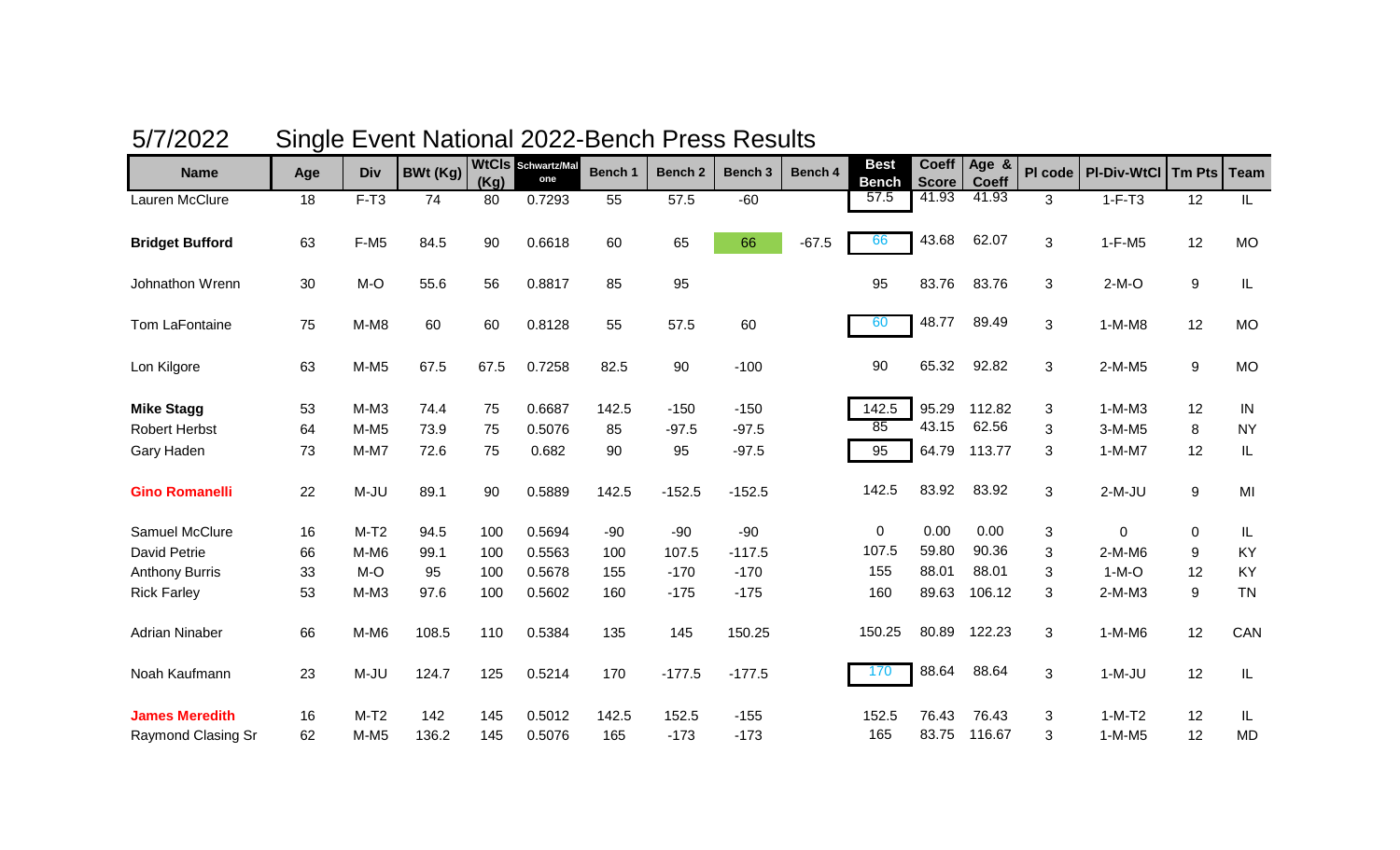| <b>Name</b>            | Age | <b>Div</b> | BWt (Kg) | (Kg)       | WtCIS Schwartz/Mal<br>one | <b>Deadlift 1</b> | <b>Deadlift 2</b> |          | Deadlift 3   Deadlift 4 | <b>Best</b><br><b>Deadlift</b> | <b>Coeff</b><br>Score | Age &<br><b>Coeff</b> | PI code | <b>PI-Div-WtCl</b> | Tm Pts | <b>Team</b>                       |
|------------------------|-----|------------|----------|------------|---------------------------|-------------------|-------------------|----------|-------------------------|--------------------------------|-----------------------|-----------------------|---------|--------------------|--------|-----------------------------------|
| <b>Lauren McClure</b>  | 18  | $F-T3$     | 74       | 80         | 0.7293                    | 135               | 142.5             | $-150$   |                         | 142.5                          | 103.93                | 103.93                | 3       | $1-F-T3$           | 12     | IL                                |
| <b>Bridget Bufford</b> | 63  | $F-M5$     | 84.5     | 90         | 0.6618                    | 112.5             | 117.5             | $-120$   |                         | 117.5                          | 77.76                 | 110.50                | 3       | $1-F-M5$           | 12     | <b>MO</b>                         |
| Evie Delgado           | 16  | $F-T2$     | 99.1     | <b>SHW</b> | 0.6018                    | 102.5             | 125               | 137.5    | 147.5                   | 137.5                          | 82.75                 | 82.75                 | 3       | $1-F-T2$           | 12     | IL                                |
| <b>Johnathon Wrenn</b> | 30  | M-O        | 55.6     | 56         | 0.8817                    | 150               | 160               | $-167.5$ |                         | 160                            |                       | 141.07 141.07         | 3       | $2-M-O$            | 9      | $\ensuremath{\mathsf{IL}}\xspace$ |
| Tom LaFontaine         | 75  | $M-M8$     | 60       | 60         | 0.8128                    | $-125$            | 125               | $-137.5$ |                         | 125                            |                       | 101.60 186.44         | 3       | $1-M-M8$           | 12     | <b>MO</b>                         |
| <b>Robert Herbst</b>   | 64  | $M-M5$     | 73.9     | 75         | 0.5076                    | 155               | $-182.5$          | $-182.5$ |                         | 155                            | 78.68                 | 114.08                | 3       | 2-M-M5             | 9      | <b>NY</b>                         |
| Mike Stagg             | 53  | $M-M3$     | 74.4     | 75         | 0.6687                    | 200               | $-210$            | $-210$   |                         | 200                            |                       | 133.74 158.35         | 3       | $1-M-M3$           | 12     | IN                                |
| Jim Vaughn equip       | 54  | M-EM3      | 85       | 90         | 0.6069                    | 200               | 215               | 222.5    |                         | 222.5                          |                       | 135.04 162.58         | 3       | 1-M-EM3            | 12     | MI                                |
| Jim Vaughn             | 54  | $M-M3$     | 85       | 90         | 0.6069                    | 182.5             | 202.5             |          |                         | 202.5                          |                       | 122.90 147.97         | 3       | 2-M-M3             | 9      | MI                                |
| <b>Bruce Thomas</b>    | 58  | M-EM4      | 97.4     | 100        | 0.5608                    | 252.5             | $-272.5$          | $-272.5$ |                         | 252.5                          | 141.60 182.81         |                       | 3       | 1-M-EM4            | 12     | KY                                |
| Samuel McClure         | 16  | $M-T2$     | 94.5     | 100        | 0.5694                    | 140               | 150               | $-160$   |                         | 150                            | 85.41                 | 85.41                 | 3       | $2-M-T2$           | 9      | IL                                |
| David Petrie           | 66  | M-M6       | 99.1     | 100        | 0.5563                    | 137.5             | 160               | $-175$   |                         | 160                            | 89.01                 | 134.49                | 3       | $2-M-M6$           | 9      | KY                                |
| <b>Rick Farley</b>     | 53  | $M-M3$     | 97.6     | 100        | 0.5602                    | 180               | 195               | 205      |                         | 205                            | 114.84                | 135.97                | 3       | 3-M-M3             | 8      | <b>TN</b>                         |
| <b>Anthony Burris</b>  | 33  | M-O        | 95       | 100        | 0.5678                    | 250               | $-262.5$          | $-262.5$ |                         | 250                            |                       | 141.95 141.95         | 3       | $1-M-O$            | 12     | KY                                |
| <b>Adrian Ninaber</b>  | 66  | $M-M6$     | 108.5    | 110        | 0.5384                    | 205               | 227.5             | 240.5    |                         | 240.5                          |                       | 129.49 195.65         | 3       | $1-M-M6$           | 12     | CAN                               |
| Raymond Clasing Sr     | 62  | $M-M5$     | 136.2    | 145        | 0.5076                    | 182.5             | 190.5             | 200      |                         | 200                            |                       | 101.52 141.42         | 3       | $1-M-M5$           | 12     | <b>MD</b>                         |
| <b>James Meredith</b>  | 16  | $M-T2$     | 142      | 145        | 0.5012                    | 185               | 195               | 206      |                         | 206                            |                       | 103.25 103.25         | 3       | $1-M-T2$           | 12     | IL                                |

## 5/7/2022 Single Event National 2022-Deadlift Results